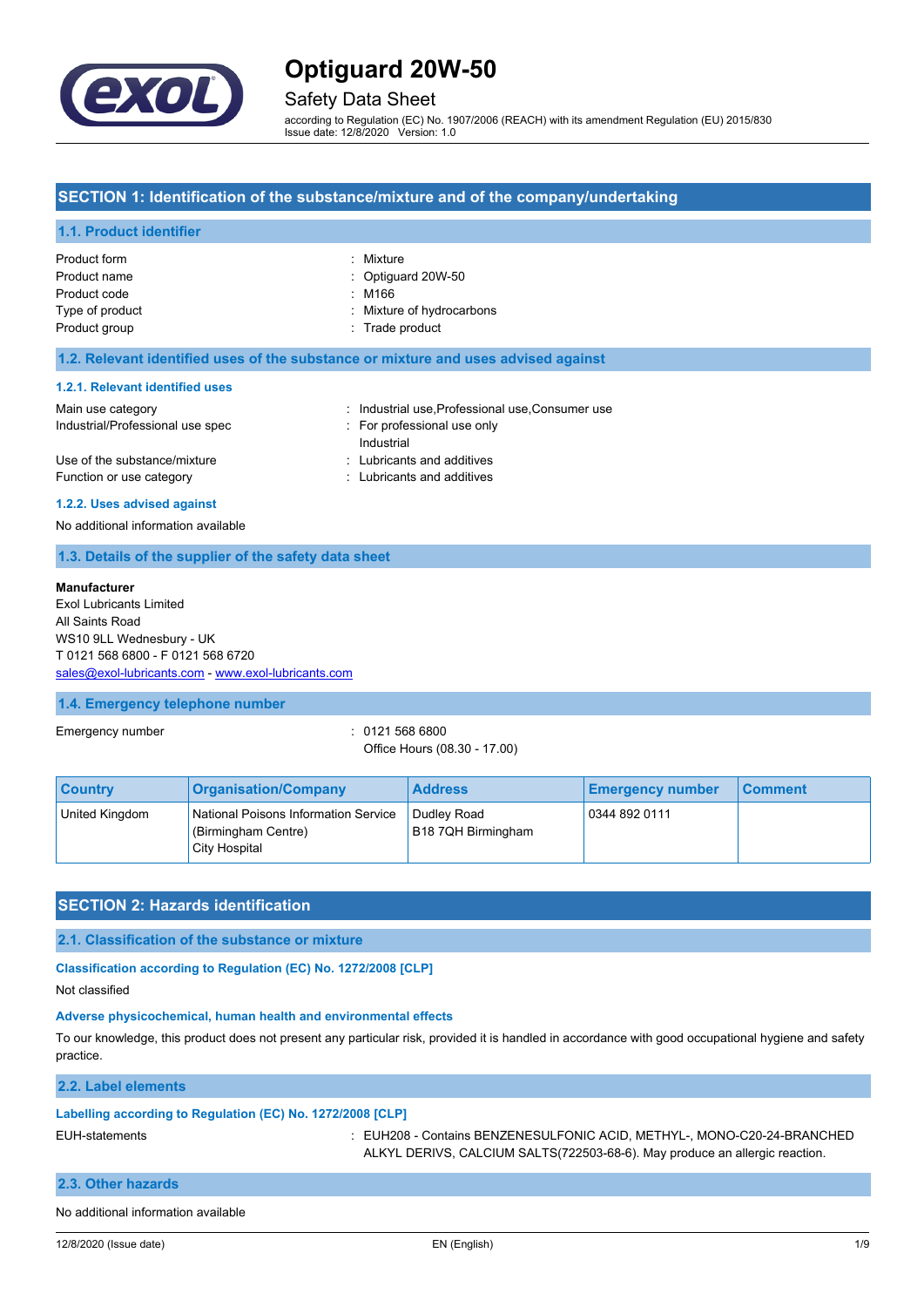## Safety Data Sheet

according to Regulation (EC) No. 1907/2006 (REACH) with its amendment Regulation (EU) 2015/830

### **SECTION 3: Composition/information on ingredients**

#### **3.1. Substances**

#### Not applicable

### **3.2. Mixtures**

| <b>Name</b>                                                                                                                     | <b>Product identifier</b>                                                                                | $\frac{9}{6}$    | <b>Classification according to</b><br><b>Regulation (EC) No.</b><br>1272/2008 [CLP] |
|---------------------------------------------------------------------------------------------------------------------------------|----------------------------------------------------------------------------------------------------------|------------------|-------------------------------------------------------------------------------------|
| Baseoil - Unspecified - Distillates (Petroleum),<br>Solvent-Dewaxed Heavy Paraffinic                                            | (CAS-No.) 64742-65-0<br>(EC-No.) 265-169-7<br>(EC Index-No.) 649-474-00-6<br>(REACH-no) 01-2119471299-27 | $\geq 20 - 530$  | Asp. Tox. 1, H304                                                                   |
| Baseoil - Unspecified - Distillates (Petroleum),<br><b>Hydrotreated Heavy Paraffinic</b>                                        | (CAS-No.) 64742-54-7<br>(EC-No.) 265-157-1<br>(EC Index-No.) 649-467-00-8<br>(REACH-no) 01-2119484627-25 | $\geq 20 - 530$  | Asp. Tox. 1, H304                                                                   |
| <b>MINERAL OIL</b><br>substance with a Community workplace exposure limit                                                       | (CAS-No.) 64742-54-7<br>(EC-No.) MIXTURE<br>(REACH-no) 01-2119484627-25                                  | $\geq 2.5 - 5$   | Asp. Tox. 1, H304                                                                   |
| METHACRYLATE COPOLYMER                                                                                                          | (CAS-No.) PROPRIETARY<br>(EC-No.) PROPRIETARY                                                            | $\geq 2.5 - 5$   | Eye Irrit. 2, H319                                                                  |
| AMINES, POLYETHYLENEPOLY-, REACTION<br>PRODUCTS WITH 1,3-DIOXOLAN-2-ONE AND<br>SUCCINIC ANHYDRIDE MONOPOLYISOBUTENYL<br>DERIVS. | (CAS-No.) 147880-09-9<br>(EC-No.) 604-611-9                                                              | $\geq$ 2.5 – < 5 | Aquatic Chronic 4, H413                                                             |
| BENZENESULFONIC ACID, METHYL-, MONO-C20-<br>26-BRANCHED ALKYL DERIVS., CALCIUM SALTS                                            | (CAS-No.) 722503-69-7                                                                                    | $\geq 1 - 5.5$   | Aquatic Chronic 4, H413                                                             |
| BENZENESULFONIC ACID, METHYL-, MONO-C20-<br>24-BRANCHED ALKYL DERIVS., CALCIUM SALTS                                            | (CAS-No.) 722503-68-6                                                                                    | $\geq 0.25 - 1$  | Skin Sens. 1, H317<br>Aquatic Chronic 4, H413                                       |
| Full text of H-statements: see section 16                                                                                       |                                                                                                          |                  |                                                                                     |

## **SECTION 4: First aid measures**

### **4.1. Description of first aid measures**

| : Remove person to fresh air and keep comfortable for breathing. |
|------------------------------------------------------------------|
| Wash skin with plenty of water.                                  |
| : Rinse eyes with water as a precaution.                         |
| : Call a poison center or a doctor if you feel unwell.           |
|                                                                  |

**4.2. Most important symptoms and effects, both acute and delayed**

No additional information available

**4.3. Indication of any immediate medical attention and special treatment needed**

Treat symptomatically.

| <b>SECTION 5: Firefighting measures</b> |  |  |
|-----------------------------------------|--|--|
| 5.1. Extinguishing media                |  |  |

Suitable extinguishing media : Water spray. Dry powder. Foam. Carbon dioxide.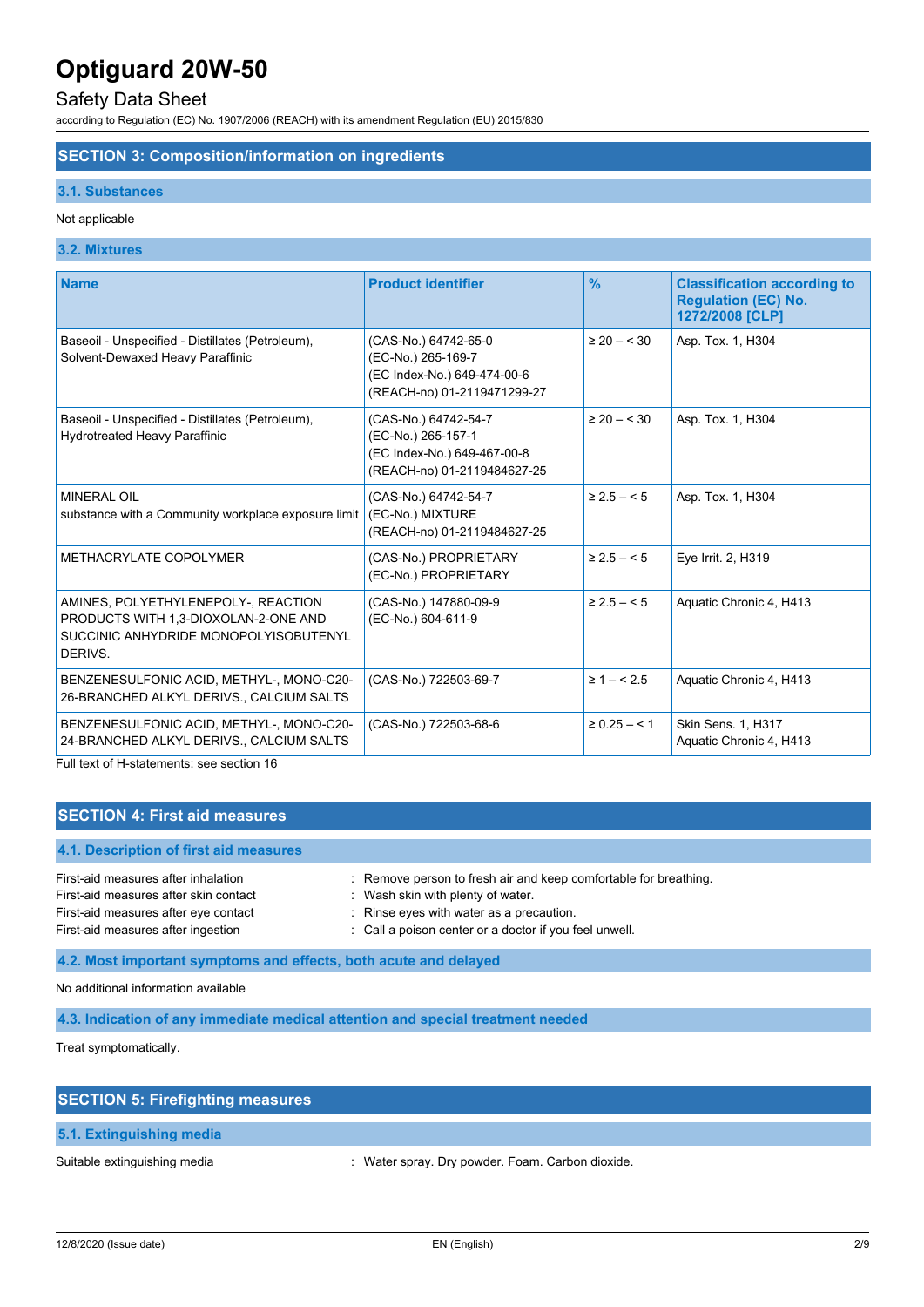## Safety Data Sheet

according to Regulation (EC) No. 1907/2006 (REACH) with its amendment Regulation (EU) 2015/830

| 5.2. Special hazards arising from the substance or mixture |                                                                                                                                             |  |  |
|------------------------------------------------------------|---------------------------------------------------------------------------------------------------------------------------------------------|--|--|
| Hazardous decomposition products in case of fire           | : Toxic fumes may be released.                                                                                                              |  |  |
| 5.3. Advice for firefighters                               |                                                                                                                                             |  |  |
| Protection during firefighting                             | : Do not attempt to take action without suitable protective equipment. Self-contained<br>breathing apparatus. Complete protective clothing. |  |  |

| <b>SECTION 6: Accidental release measures</b>                            |                                                                                                                                                                |  |  |
|--------------------------------------------------------------------------|----------------------------------------------------------------------------------------------------------------------------------------------------------------|--|--|
| 6.1. Personal precautions, protective equipment and emergency procedures |                                                                                                                                                                |  |  |
| 6.1.1. For non-emergency personnel<br>Emergency procedures               | : Ventilate spillage area.                                                                                                                                     |  |  |
| 6.1.2. For emergency responders<br>Protective equipment                  | : Do not attempt to take action without suitable protective equipment. For further information<br>refer to section 8: "Exposure controls/personal protection". |  |  |
| <b>6.2. Environmental precautions</b>                                    |                                                                                                                                                                |  |  |
| Avoid release to the environment.                                        |                                                                                                                                                                |  |  |
| 6.3. Methods and material for containment and cleaning up                |                                                                                                                                                                |  |  |
| Methods for cleaning up<br>Other information                             | Take up liquid spill into absorbent material.<br>Dispose of materials or solid residues at an authorized site.                                                 |  |  |

## **6.4. Reference to other sections**

For further information refer to section 13.

| <b>SECTION 7: Handling and storage</b>                            |                                                                                                                                                                                            |  |  |  |
|-------------------------------------------------------------------|--------------------------------------------------------------------------------------------------------------------------------------------------------------------------------------------|--|--|--|
| 7.1. Precautions for safe handling                                |                                                                                                                                                                                            |  |  |  |
| Precautions for safe handling<br>Hygiene measures                 | Ensure good ventilation of the work station. Wear personal protective equipment.<br>: Do not eat, drink or smoke when using this product. Always wash hands after handling the<br>product. |  |  |  |
| 7.2. Conditions for safe storage, including any incompatibilities |                                                                                                                                                                                            |  |  |  |
| Storage conditions                                                | : Store in a well-ventilated place. Keep cool.                                                                                                                                             |  |  |  |

**7.3. Specific end use(s)**

No additional information available

## **SECTION 8: Exposure controls/personal protection**

**8.1. Control parameters**

## **8.1.1 National occupational exposure and biological limit values**

| <b>MINERAL OIL (64742-54-7)</b>                           |                      |  |
|-----------------------------------------------------------|----------------------|--|
| <b>EU</b> - Indicative Occupational Exposure Limit (IOEL) |                      |  |
| Local name                                                | Oil mist             |  |
| <b>IOEL TWA</b>                                           | $5 \text{ mg/m}^3$   |  |
| <b>IOEL STEL</b>                                          | 10 mg/m <sup>3</sup> |  |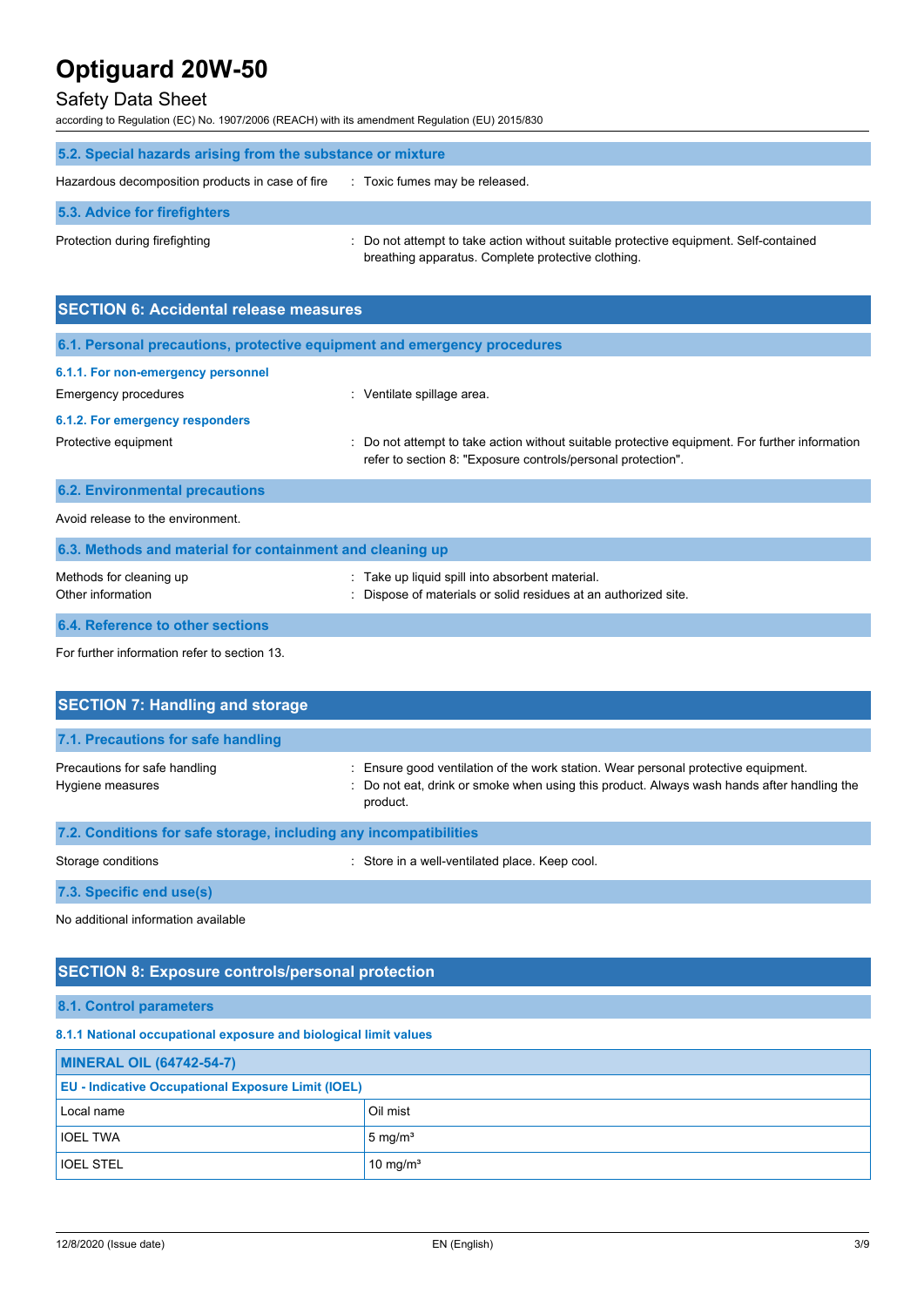## Safety Data Sheet

according to Regulation (EC) No. 1907/2006 (REACH) with its amendment Regulation (EU) 2015/830

#### **8.1.2. Recommended monitoring procedures**

No additional information available

#### **8.1.3. Air contaminants formed**

No additional information available

#### **8.1.4. DNEL and PNEC**

No additional information available

#### **8.1.5. Control banding**

No additional information available

#### **8.2. Exposure controls**

#### **8.2.1. Appropriate engineering controls**

#### **Appropriate engineering controls:**

Ensure good ventilation of the work station.

#### **8.2.2. Personal protection equipment**

**Personal protective equipment symbol(s):**



#### **8.2.2.1. Eye and face protection**

| Eye protection: |  |
|-----------------|--|
| Safety glasses  |  |

#### **8.2.2.2. Skin protection**

**Skin and body protection:**

Wear suitable protective clothing

#### **Hand protection:**

Protective gloves

#### **8.2.2.3. Respiratory protection**

#### **Respiratory protection:**

In case of insufficient ventilation, wear suitable respiratory equipment

#### **8.2.2.4. Thermal hazards**

No additional information available

#### **8.2.3. Environmental exposure controls**

#### **Environmental exposure controls:**

Avoid release to the environment.

| <b>SECTION 9: Physical and chemical properties</b> |                                                            |  |
|----------------------------------------------------|------------------------------------------------------------|--|
|                                                    | 9.1. Information on basic physical and chemical properties |  |
| Physical state<br>Colour<br>Odour                  | : Liguid<br>amber.<br>: Characteristic odour.              |  |
| Odour threshold<br>pH                              | : No data available<br>: No data available.                |  |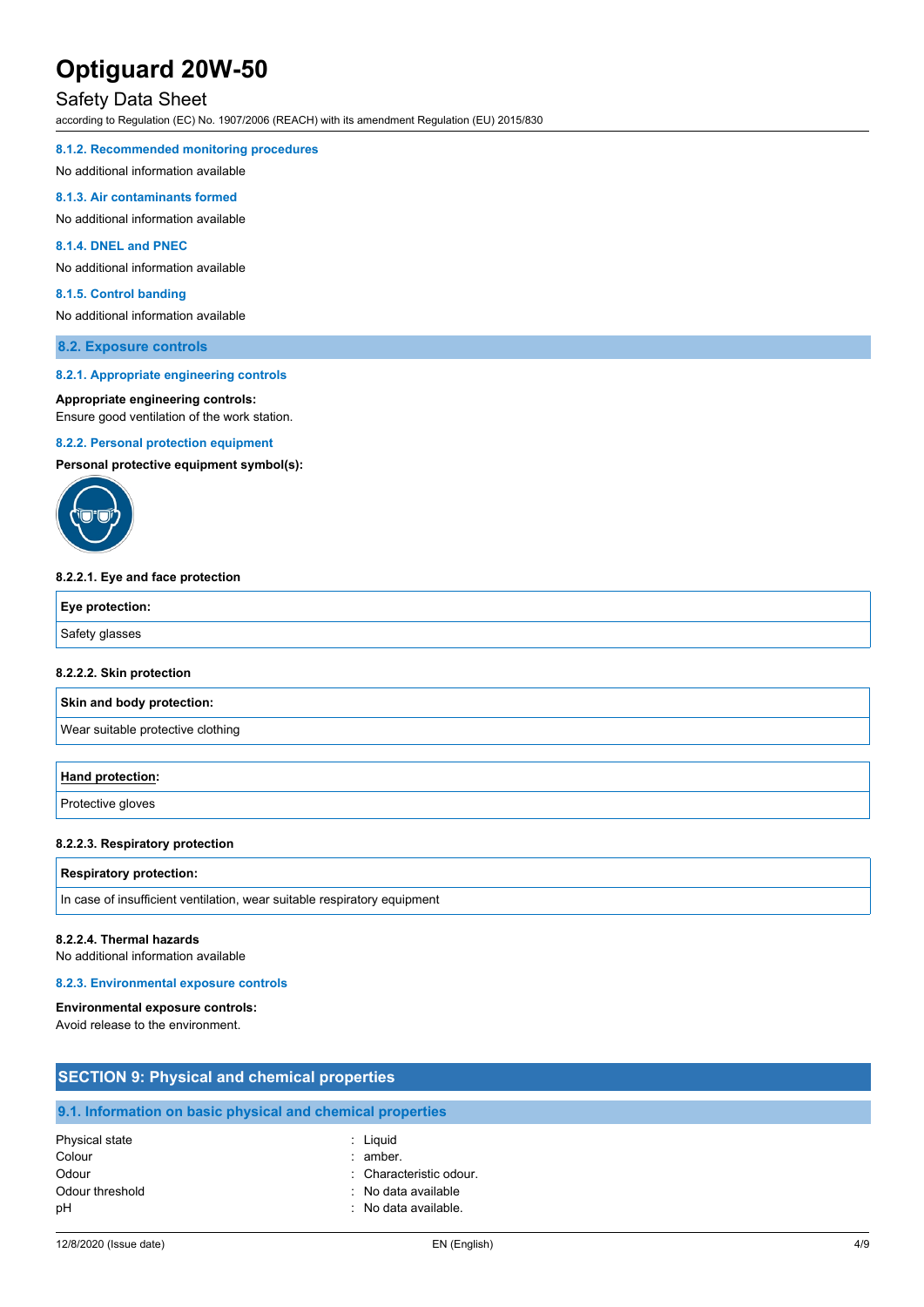## Safety Data Sheet

according to Regulation (EC) No. 1907/2006 (REACH) with its amendment Regulation (EU) 2015/830

| Relative evaporation rate (butylacetate=1)      | : No data available                     |
|-------------------------------------------------|-----------------------------------------|
| Melting point                                   | : $<$ -30 °C                            |
| Freezing point                                  | $\therefore$ No data available          |
| Boiling point                                   | $\therefore$ No data available          |
| Flash point                                     | $:240\text{ }^{\circ}\text{C}$          |
| Auto-ignition temperature                       | : No data available.                    |
| Decomposition temperature                       | $\therefore$ No data available          |
| Flammability (solid, gas)                       | : Not applicable                        |
| Vapour pressure                                 | . No data available                     |
| Relative vapour density at 20 °C                | $\therefore$ No data available.         |
| Relative density                                | $: 0.89 \text{ @ } 15.6 \text{ deg } C$ |
| Solubility                                      | : insoluble in water.                   |
| Partition coefficient n-octanol/water (Log Pow) | $:$ No data available                   |
| Viscosity, kinematic                            | : 109.02 mm <sup>2</sup> /s @ 40 deg C  |
| Viscosity, dynamic                              | . No data available                     |
| Explosive properties                            | $\therefore$ No data available          |
| Oxidising properties                            | $\therefore$ No data available          |
| <b>Explosive limits</b>                         | No data available                       |
|                                                 |                                         |

#### **9.2. Other information**

No additional information available

## **SECTION 10: Stability and reactivity**

## **10.1. Reactivity**

The product is non-reactive under normal conditions of use, storage and transport.

#### **10.2. Chemical stability**

Stable under normal conditions.

**10.3. Possibility of hazardous reactions**

No dangerous reactions known under normal conditions of use.

**10.4. Conditions to avoid**

None under recommended storage and handling conditions (see section 7).

**10.5. Incompatible materials**

No additional information available

**10.6. Hazardous decomposition products**

Under normal conditions of storage and use, hazardous decomposition products should not be produced.

| <b>SECTION 11: Toxicological information</b> |                        |  |
|----------------------------------------------|------------------------|--|
| 11.1 Information on toxicological effects    |                        |  |
| Acute toxicity (oral)                        | : Not classified       |  |
| Acute toxicity (dermal)                      | : Not classified       |  |
| Acute toxicity (inhalation)                  | : Not classified       |  |
| Skin corrosion/irritation                    | : Not classified       |  |
|                                              | pH: No data available. |  |
| Serious eye damage/irritation                | : Not classified       |  |
|                                              | pH: No data available. |  |
| Respiratory or skin sensitisation            | : Not classified       |  |
| Germ cell mutagenicity                       | : Not classified       |  |
| Carcinogenicity                              | : Not classified       |  |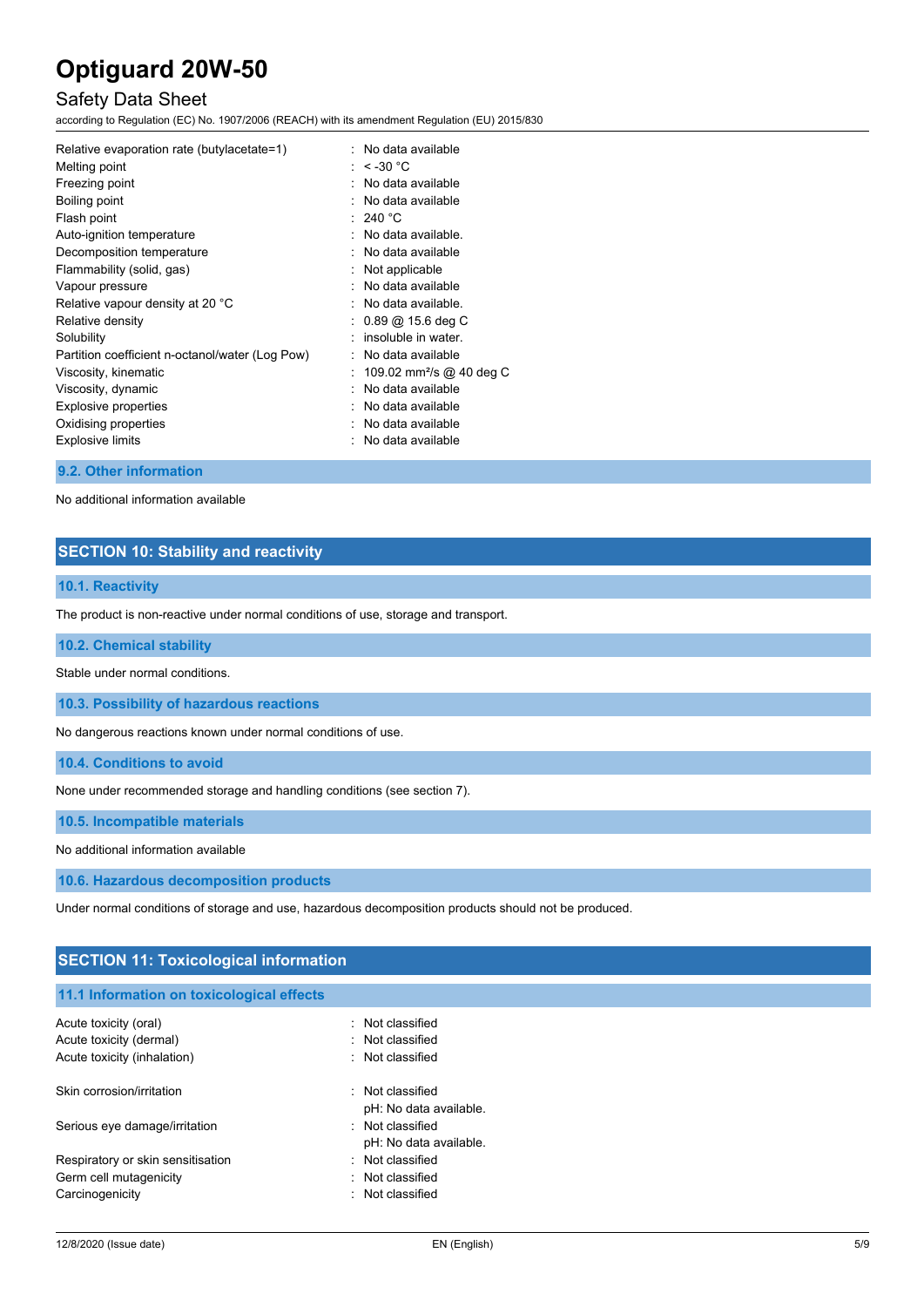## Safety Data Sheet

according to Regulation (EC) No. 1907/2006 (REACH) with its amendment Regulation (EU) 2015/830

| Reproductive toxicity   | : Not classified                     |
|-------------------------|--------------------------------------|
| STOT-single exposure    | : Not classified                     |
| STOT-repeated exposure  | : Not classified                     |
| Aspiration hazard       | : Not classified                     |
| <b>Optiguard 20W-50</b> |                                      |
| Viscosity, kinematic    | 109.02 mm <sup>2</sup> /s @ 40 deg C |

## **SECTION 12: Ecological information**

## **12.1. Toxicity** Ecology - general interval in the product is not considered harmful to aquatic organisms nor to cause long-term adverse effects in the environment. Hazardous to the aquatic environment, short-term (acute) : Not classified Hazardous to the aquatic environment, long-term (chronic) : Not classified Not rapidly degradable **12.2. Persistence and degradability** No additional information available **12.3. Bioaccumulative potential** No additional information available **12.4. Mobility in soil** No additional information available **12.5. Results of PBT and vPvB assessment** No additional information available **12.6. Other adverse effects** No additional information available

| <b>SECTION 13: Disposal considerations</b> |                                                                                               |
|--------------------------------------------|-----------------------------------------------------------------------------------------------|
| <b>13.1. Waste treatment methods</b>       |                                                                                               |
| Waste treatment methods                    | : Dispose of contents/container in accordance with licensed collector's sorting instructions. |
| <b>SECTION 14: Transport information</b>   |                                                                                               |

| In accordance with ADR / IMDG / IATA / ADN / RID |                |                |                |                |
|--------------------------------------------------|----------------|----------------|----------------|----------------|
| <b>ADR</b>                                       | <b>IMDG</b>    | <b>IATA</b>    | <b>ADN</b>     | <b>RID</b>     |
| 14.1. UN number                                  |                |                |                |                |
| UN-                                              | Not applicable | Not applicable | Not applicable | Not applicable |
| 14.2. UN proper shipping name                    |                |                |                |                |
| Not applicable                                   | Not applicable | Not applicable | Not applicable | Not applicable |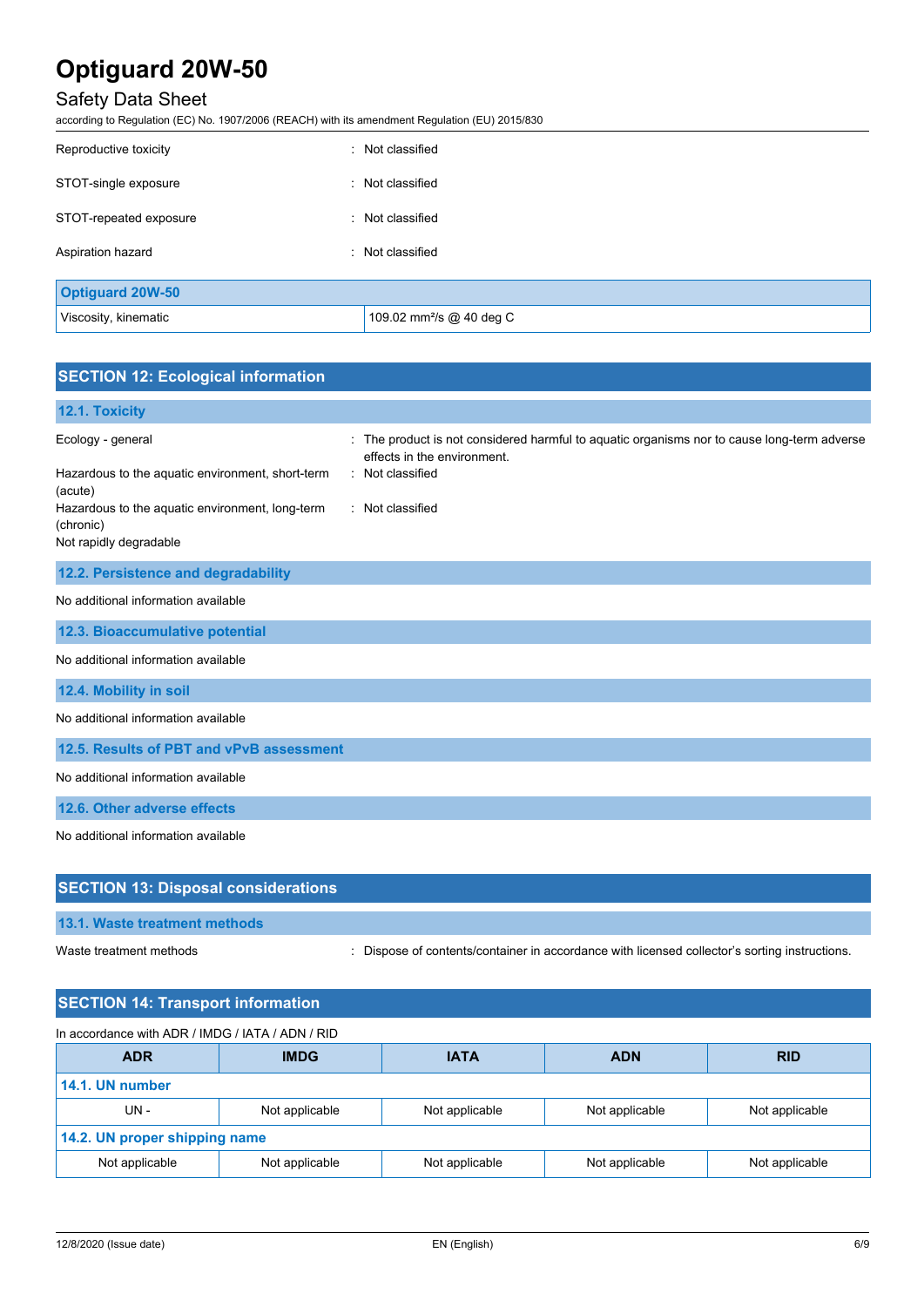## Safety Data Sheet

according to Regulation (EC) No. 1907/2006 (REACH) with its amendment Regulation (EU) 2015/830

| 14.3. Transport hazard class(es)       |                |                |                |                |
|----------------------------------------|----------------|----------------|----------------|----------------|
| Not applicable                         | Not applicable | Not applicable | Not applicable | Not applicable |
| 14.4. Packing group                    |                |                |                |                |
| Not applicable                         | Not applicable | Not applicable | Not applicable | Not applicable |
| <b>14.5. Environmental hazards</b>     |                |                |                |                |
| Dangerous for the<br>environment : No  | Not applicable | Not applicable | Not applicable | Not applicable |
| No supplementary information available |                |                |                |                |

#### **14.6. Special precautions for user**

## **Overland transport**

No data available **Transport by sea** Not applicable **Air transport** Not applicable **Inland waterway transport** Not applicable **Rail transport** Not applicable

**14.7. Transport in bulk according to Annex II of Marpol and the IBC Code**

Not applicable

## **SECTION 15: Regulatory information**

**15.1. Safety, health and environmental regulations/legislation specific for the substance or mixture**

#### **15.1.1. EU-Regulations**

Contains no REACH substances with Annex XVII restrictions

Contains no substance on the REACH candidate list

Contains no REACH Annex XIV substances

Contains no substance subject to Regulation (EU) No 649/2012 of the European Parliament and of the Council of 4 July 2012 concerning the export and import of hazardous chemicals.

Contains no substance subject to Regulation (EU) No 2019/1021 of the European Parliament and of the Council of 20 June 2019 on persistent organic pollutants

#### **15.1.2. National regulations**

No additional information available

**15.2. Chemical safety assessment**

No chemical safety assessment has been carried out

## **SECTION 16: Other information**

| <b>Abbreviations and acronyms:</b> |                                                                                                 |  |
|------------------------------------|-------------------------------------------------------------------------------------------------|--|
| <b>ADN</b>                         | European Agreement concerning the International Carriage of Dangerous Goods by Inland Waterways |  |
| <b>ADR</b>                         | European Agreement concerning the International Carriage of Dangerous Goods by Road             |  |
| ATE                                | <b>Acute Toxicity Estimate</b>                                                                  |  |
| <b>BCF</b>                         | Bioconcentration factor                                                                         |  |
| <b>BLV</b>                         | <b>Biological limit value</b>                                                                   |  |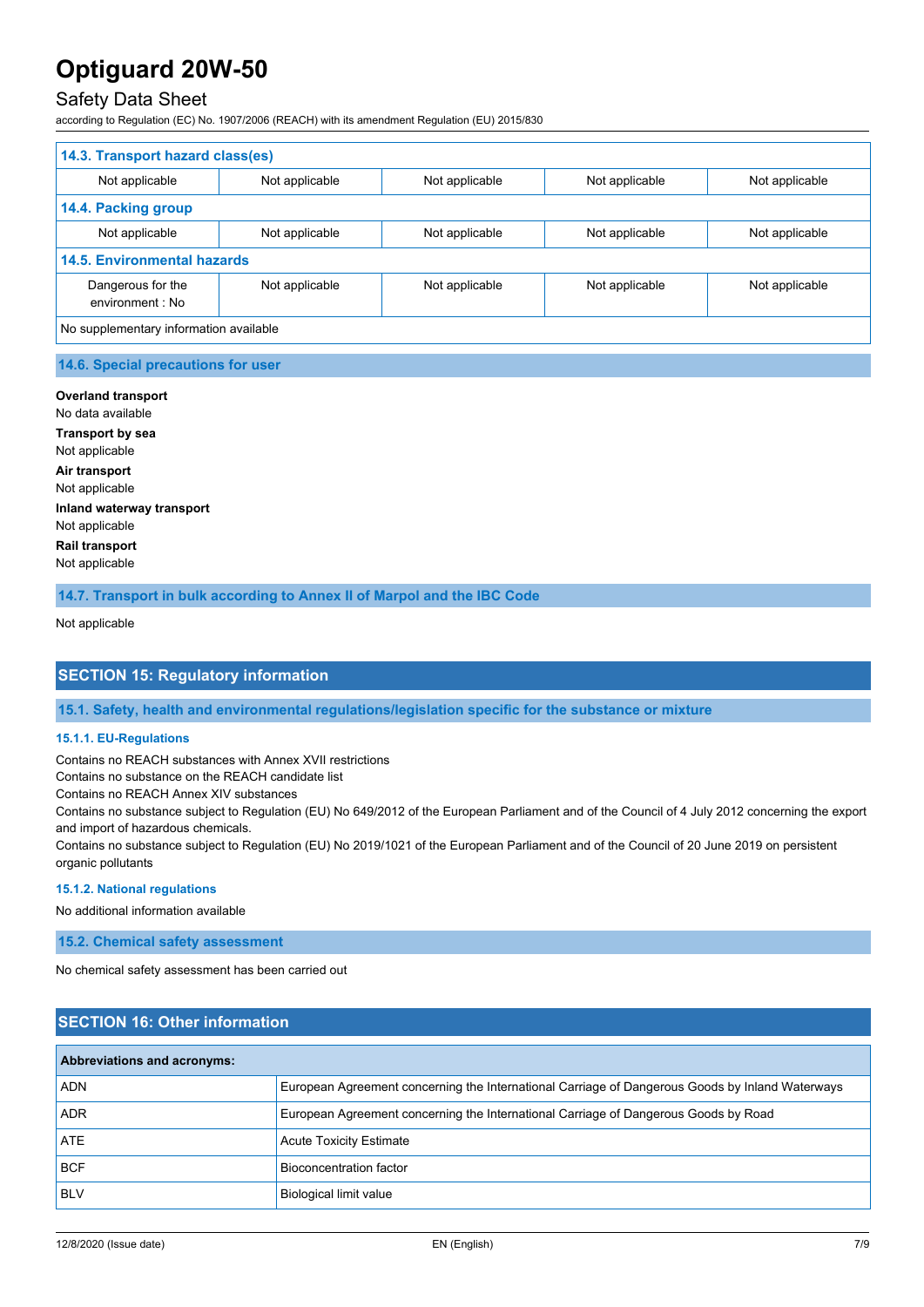## Safety Data Sheet

according to Regulation (EC) No. 1907/2006 (REACH) with its amendment Regulation (EU) 2015/830

| <b>BOD</b>   | Biochemical oxygen demand (BOD)                                              |
|--------------|------------------------------------------------------------------------------|
| COD          | Chemical oxygen demand (COD)                                                 |
| <b>DMEL</b>  | Derived Minimal Effect level                                                 |
| <b>DNEL</b>  | Derived-No Effect Level                                                      |
| EC-No.       | European Community number                                                    |
| <b>EC50</b>  | Median effective concentration                                               |
| EN           | European Standard                                                            |
| <b>IARC</b>  | International Agency for Research on Cancer                                  |
| <b>IATA</b>  | International Air Transport Association                                      |
| <b>IMDG</b>  | International Maritime Dangerous Goods                                       |
| <b>LC50</b>  | Median lethal concentration                                                  |
| LD50         | Median lethal dose                                                           |
| LOAEL        | Lowest Observed Adverse Effect Level                                         |
| <b>NOAEC</b> | No-Observed Adverse Effect Concentration                                     |
| <b>NOAEL</b> | No-Observed Adverse Effect Level                                             |
| <b>NOEC</b>  | No-Observed Effect Concentration                                             |
| OECD         | Organisation for Economic Co-operation and Development                       |
| OEL          | Occupational Exposure Limit                                                  |
| PBT          | Persistent Bioaccumulative Toxic                                             |
| <b>PNEC</b>  | <b>Predicted No-Effect Concentration</b>                                     |
| <b>RID</b>   | Regulations concerning the International Carriage of Dangerous Goods by Rail |
| <b>SDS</b>   | Safety Data Sheet                                                            |
| <b>STP</b>   | Sewage treatment plant                                                       |
| <b>ThOD</b>  | Theoretical oxygen demand (ThOD)                                             |
| <b>TLM</b>   | Median Tolerance Limit                                                       |
| VOC          | Volatile Organic Compounds                                                   |
| CAS-No.      | Chemical Abstract Service number                                             |
| NOS.         | Not Otherwise Specified                                                      |
| vPvB         | Very Persistent and Very Bioaccumulative                                     |
| ED           | Endocrine disrupting properties                                              |

| Full text of H- and EUH-statements: |                                                                   |  |
|-------------------------------------|-------------------------------------------------------------------|--|
| Aquatic Chronic 4                   | Hazardous to the aquatic environment - Chronic Hazard, Category 4 |  |
| Asp. Tox. 1                         | Aspiration hazard, Category 1                                     |  |
| Eye Irrit. 2                        | Serious eye damage/eye irritation, Category 2                     |  |
| Skin Sens. 1                        | Skin sensitisation, Category 1                                    |  |
| H304                                | May be fatal if swallowed and enters airways.                     |  |
| H317                                | May cause an allergic skin reaction.                              |  |
| H319                                | Causes serious eye irritation.                                    |  |
| H413                                | May cause long lasting harmful effects to aquatic life.           |  |